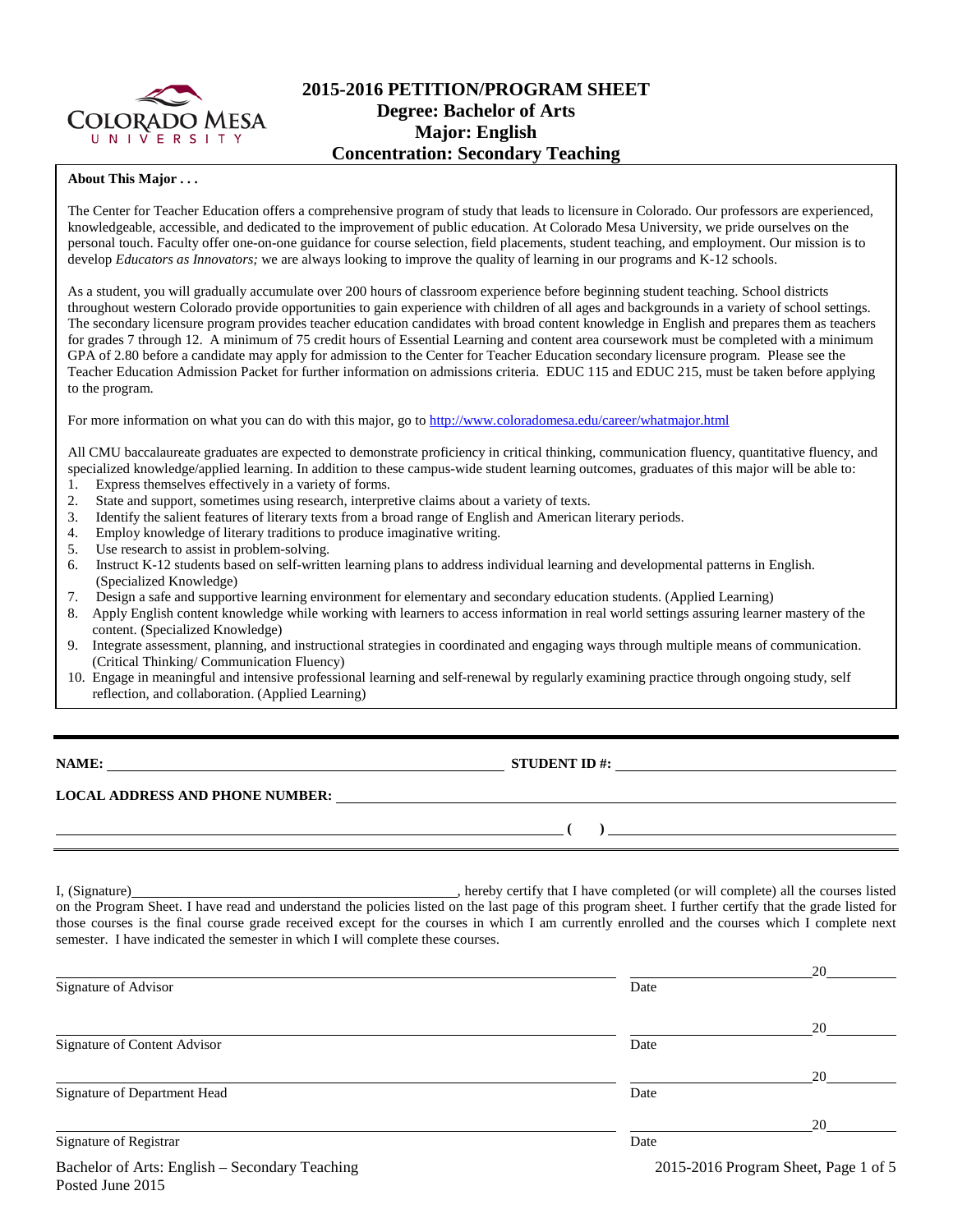#### **DEGREE REQUIREMENTS:**

- 120 semester hours total (Students must complete a minimum of 30 of the last 60 hours of credit at CMU, with at least 15 semester hours in major discipline courses numbered 300 or higher).
- 40 upper division credits (A minimum of 15 taken at the 300-400 course levels within the major at CMU).
- 2.80 cumulative GPA or higher in all CMU coursework.
- 2.80 cumulative GPA or higher in coursework toward the major content area.
- All EDUC prefix courses must be completed with a grade of B or better.
- Pre-collegiate courses (usually numbered below 100) cannot be used for graduation.
- When filling out the program sheet a course can be used only once.
- A student must follow the CMU graduation requirements either from 1) the program sheet for the major in effect at the time the student officially declares a major; or 2) a program sheet for the major approved for a year subsequent to the year during which the student officially declares the major and is approved for the student by the department head. Because a program may have requirements specific to the degree, the student should check with the faculty advisor for additional criteria. It is the student's responsibility to be aware of, and follow, all requirements for the degree being pursued. Any exceptions or substitutions must be approved by the student's faculty advisor and Department Head.
- See the "Undergraduate Graduation Requirements" in the catalog for additional graduation information.
- Students must PASS the PRAXIS II exam in the content area prior to beginning the internship. Also, ALL other coursework toward the degree must be successfully completed prior to the internship.
- Essential Learning Capstone should be completed between 45 and 75 hours.
- See the "Undergraduate Graduation Requirements" in the catalog for additional graduation information.

**ESSENTIAL LEARNING REQUIREMENTS** (31 semester hours) See the current catalog for a list of courses that fulfill the requirements below. If a course is an Essential Learning option and a requirement for your major, you must use it to fulfill the major requirement and make a different selection for the Essential Learning requirement.

| Course No Title |                                                                                                                                                       | Sem.hrs Grade Term/Trns |  |
|-----------------|-------------------------------------------------------------------------------------------------------------------------------------------------------|-------------------------|--|
|                 | <b>English:</b> (6 semester hours, must receive a grade of "B" or better and<br>must be completed by the time the student has 60 semester hours.)     |                         |  |
| ENGL 111        | <b>English Composition</b>                                                                                                                            | 3                       |  |
| ENGL 112        | <b>English Composition</b>                                                                                                                            | 3                       |  |
|                 | <b>Math MATH 110 or higher</b> (3 semester hours, must receive a grade of<br>"C" or better, must be completed by the time the student has 60 semester |                         |  |
| hours.)         |                                                                                                                                                       |                         |  |
| <b>MATH 1</b>   |                                                                                                                                                       |                         |  |

\_\_\_\_\_\_ \_\_\_\_ \_\_\_\_\_\_\_\_\_\_\_\_\_\_\_\_\_\_\_\_\_\_\_\_ \_\_\_\_ \_\_\_\_\_ \_\_\_\_\_\_\_\_

\_\_\_\_\_\_ \_\_\_\_ \_\_\_\_\_\_\_\_\_\_\_\_\_\_\_\_\_\_\_\_\_\_\_\_ \_\_\_\_ \_\_\_\_\_ \_\_\_\_\_\_\_\_

| <b>Humanities:</b> (3 semester hours) |  |  |  |
|---------------------------------------|--|--|--|
|---------------------------------------|--|--|--|

**Social and Behavioral Sciences:** (6 semester hours) \*PSYC 233 Human Growth & Development 3 \_\_\_\_\_ \_\_\_\_\_\_\_\_

\*Must earn a "B or higher

**Natural Sciences:** (7 semester hours, one course must include a lab) \_\_\_\_\_\_ \_\_\_\_ \_\_\_\_\_\_\_\_\_\_\_\_\_\_\_\_\_\_\_\_\_\_\_\_ \_\_\_\_ \_\_\_\_\_ \_\_\_\_\_\_\_\_

\_\_\_\_\_\_ \_\_\_\_ \_\_\_\_\_\_\_\_\_\_\_\_\_\_\_\_\_\_\_\_\_\_\_\_ \_\_\_\_ \_\_\_\_\_ \_\_\_\_\_\_\_\_ \_\_\_\_\_\_ \_\_\_L \_\_\_\_\_\_\_\_\_\_\_\_\_\_\_\_\_\_\_\_\_\_\_\_ \_\_\_\_ \_\_\_\_\_ \_\_\_\_\_\_\_\_ Course No Title Sem.hrs Grade Term/Trns **History** (3 semester hours) HIST \_\_\_\_ \_\_\_\_\_\_\_\_\_\_\_\_\_\_\_\_\_\_\_\_\_\_\_\_ \_\_\_\_ \_\_\_\_\_ \_\_\_\_\_\_\_\_ **Fine Arts** (3 semester hours)

\_\_\_\_\_\_ \_\_\_ \_\_\_\_\_\_\_\_\_\_\_\_\_\_\_\_\_\_\_\_\_\_\_\_ \_\_\_\_ \_\_\_\_\_ \_\_\_\_\_\_\_\_

|          | <b>WELLNESS REQUIREMENT</b> (2 semester hours) |  |  |
|----------|------------------------------------------------|--|--|
| KINE 100 | Health and Wellness                            |  |  |
| KINA 1   |                                                |  |  |

**ESSENTIAL LEARNING CAPSTONE** (4 semester hours)

| ESSL 290 | <b>Maverick Milestone</b>          |  |
|----------|------------------------------------|--|
|          | (see English $\&$ math pre-reqs) 3 |  |
| ESSL 200 | Essential Speech (co-requisite) 1  |  |

**FOUNDATION COURSES** (21 semester hours) Two **consecutive** classes in the **same** foreign language. Must receive a grade of "C" or

|     |  |  | better. FLAS $114 \& 115$ will <b>NOT</b> fulfill this requirement. |  |  |
|-----|--|--|---------------------------------------------------------------------|--|--|
| FLA |  |  |                                                                     |  |  |
|     |  |  |                                                                     |  |  |

| FLA             |                                    |    |  |
|-----------------|------------------------------------|----|--|
| <b>ENGL 210</b> | Introduction to Literary Studies 3 |    |  |
| <b>ENGL 254</b> | Survey of English Literature I     | -3 |  |
| <b>ENGL 255</b> | Survey of English Literature II 3  |    |  |
| <b>ENGL 261</b> | Survey of American Lit I           | 3  |  |
| <b>ENGL 262</b> | Survey of American Lit II          | 3  |  |

#### **ENGLISH –SECONDARY EDUCATION CONCENTRATION**

**REQUIREMENTS** (33 semester hours) Must pass all courses with a grade of "C" or higher. All English majors must maintain at least a 3.0 average in their **upper division ENGL** courses.

|          | <b>English Core</b> (6 semester hours) |   |  |
|----------|----------------------------------------|---|--|
| ENGL 421 | Introduction to Literary Theory        |   |  |
|          | and Criticism                          |   |  |
|          | ENGL 494* Seminar in Literature        | 3 |  |

\*ENGL 494 Seminar in Literature must be taken after 60 semester hours have been accumulated. A student must take the seminar in the junior year.

### **Secondary Teaching Related Courses** (18 semester hours)

|                 | <b>Teaching Actured Courses</b> (To semester hours) |   |  |
|-----------------|-----------------------------------------------------|---|--|
| <b>ENGL 250</b> | Intro to Creative Writing                           |   |  |
| <b>ENGL 355</b> | Shakespeare                                         | 3 |  |
| <b>ENGL 365</b> | Literature for Children &                           |   |  |
|                 | <b>Young Adults</b>                                 | 3 |  |
| <b>ENGL 451</b> | Structure of the English                            |   |  |
|                 | Language                                            | 3 |  |
| <b>ENGL 491</b> | Composition Theory and                              |   |  |
|                 | Practice                                            | 3 |  |
| <b>THEA 403</b> | Methods of Teaching Drama                           |   |  |
|                 | and Speech                                          | 3 |  |
|                 |                                                     |   |  |

**Upper Division Literature** (3 semester hours) Chosen from Electives List on pg 3.<br>ENCL

| ENGL                                                                                 |  |                         |
|--------------------------------------------------------------------------------------|--|-------------------------|
| <b>English Electives</b> (6 semester hours) Choose two courses from the              |  |                         |
| English Electives list on page 3. One course must be upper division.                 |  |                         |
| $ENGL \begin{tabular}{ll} \begin{tabular}{ll} \bf{ENGL} \end{tabular} \end{tabular}$ |  |                         |
| ENGL                                                                                 |  |                         |
| <b>Electives</b> (All college level courses appearing on your final transcript,      |  |                         |
| not listed above that will bring your total semester hours to 120 hours.)            |  |                         |
| Course No Title                                                                      |  | Sem.hrs Grade Term/Trns |
|                                                                                      |  |                         |
|                                                                                      |  |                         |

\_\_\_\_\_\_ \_\_\_\_ \_\_\_\_\_\_\_\_\_\_\_\_\_\_\_\_\_\_\_\_\_\_\_\_ \_\_\_\_ \_\_\_\_\_ \_\_\_\_\_\_\_\_ \_\_\_\_\_\_ \_\_\_\_ \_\_\_\_\_\_\_\_\_\_\_\_\_\_\_\_\_\_\_\_\_\_\_\_ \_\_\_\_ \_\_\_\_\_ \_\_\_\_\_\_\_\_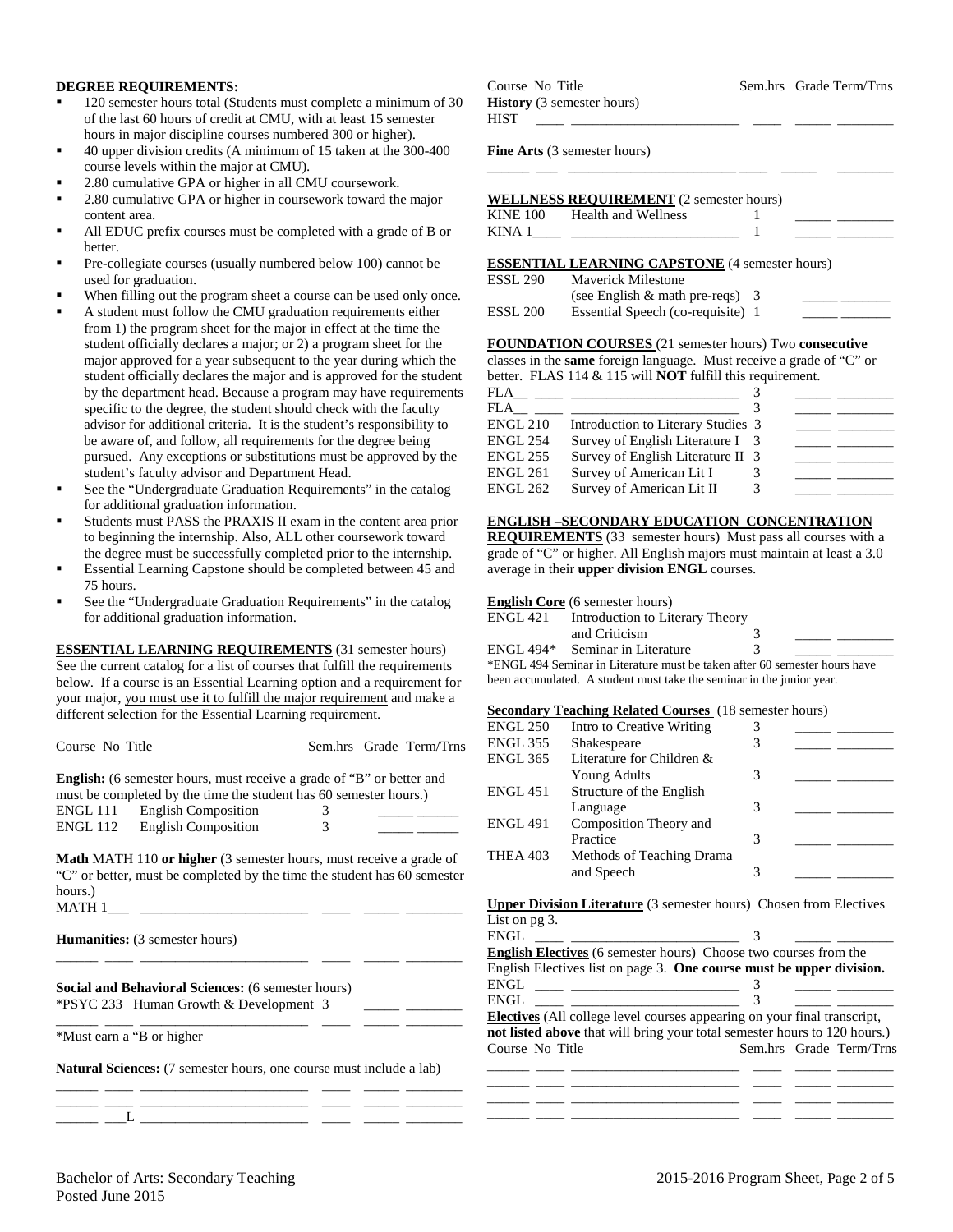#### **Secondary Education Requirements** (29 semester hours)

Course No Title Sem hrs Grade Term/Trns

**Program Requirements:** ENGL 111, ENGL 112, PSYC 233, EDUC 115 and 215 (all with a grade of B or better) and formal acceptance to the Teacher Education Program

| <b>EDUC</b> 115<br>EDUC <sub>215</sub> | What It Means to be a Teacher<br>Teaching as a Profession |    |  | 8 Field Experience Hours<br>12 Field Experience Hours |
|----------------------------------------|-----------------------------------------------------------|----|--|-------------------------------------------------------|
| EDUC 342                               | Pedagogy & Assessment:                                    |    |  |                                                       |
|                                        | Secondary/K-12                                            | 3  |  | 20 Field Experience Hours                             |
| EDUC <sub>343</sub>                    | <b>Teaching to Diversity</b>                              | 3  |  | 20 Field Experience Hours                             |
| EDUC <sub>442</sub>                    | Integrating Literacy Across the                           |    |  |                                                       |
|                                        | Curriculum                                                | 4  |  | <b>Field Experience Hours</b>                         |
| EDUC <sub>497</sub>                    | Content Methodology                                       |    |  |                                                       |
|                                        | Practicum                                                 | 3  |  | 80 Field Experience Hours                             |
|                                        | EDUC 497A Methods of Teaching Secondary                   |    |  |                                                       |
|                                        | English <sup>**</sup>                                     |    |  |                                                       |
| EDUC 499G                              | Teaching Internship and                                   |    |  |                                                       |
|                                        | Colloquium                                                | 12 |  | 600 Field Experience Hours                            |
|                                        |                                                           |    |  |                                                       |

All EDUC prefix courses listed above must be completed with a grade of B or better to progress through the program sequence. Students must PASS the PRAXIS II exam in the content area prior to commencing the internship. Also, ALL other coursework toward the degree must be successfully completed prior to the internship.

\*\*This course is only offered in the fall semester. It may be taken with either the 300-level or 400-level EDUC courses but must be taken before the student teaching semester.

#### **UPPER DIVISION LITERATURE ELECTIVES**

ENGL 301 Classical Greek and Latin Literature (3) ENGL 311 English Medieval Literature (3) ENGL 313 English Renaissance Literature (3) ENGL 314 American Literature to 1830 (3) ENGL 315 American Literature 1830-1870 (3) ENGL 316 American Literature 1870-1900 (3) ENGL 330 Women in World Thought and Literature (3) ENGL 370 Major Author (3)

## **ENGLISH ELECTIVES** (6 Semester Hours) Select from:

**One class must be upper division** ENGL 131 Western World Literature I (3) ENGL 132 Western World Literature II (3) ENGL 150 Introduction to Literature (3) ENGL 222 Mythology (3) ENGL 240 Children's Literature (3) ENGL 301 Classical Literature (3) ENGL 311 English Medieval Literature (3) ENGL 313 English Renaissance Literature (3) ENGL 314 American Literature to 1830 (3) ENGL 315 American Literature 1830-1870 (3) ENGL 316 American Literature 1870-1900 (3) ENGL 330 Women in World Thought and Literature (3) ENGL 335 The Bible as Literature (3) ENGL 343 Language and Literacy (3) ENGL 380 Creative Writing: Nonfiction (3) ENGL 381 Creative Writing: Fiction (3) ENGL 382 Creative Writing: Crafting Fiction (3) ENGL 383 Creative Writing: Poetry (3) ENGL 384 Art of the Essay (3) ENGL 385 Technical Writing (3)

ENGL 435 American Literature 1900-1945 (3) ENGL 436 American Literature 1945-Present (3) ENGL 438 Ethnic Experiences in U.S. Literature (3) ENGL 440 History of the English Language (3) ENGL 470 18th Century British Literature (3) ENGL 471 British Romanticism (3) ENGL 475 Victorian Literature (3) ENGL 478 20th Century British Literature (3)

ENGL 386 Roots of Modern Rhetoric (3) ENGL 387 Literary Editing and Publishing (3) ENGL 388 Creative Writing: Crafting Poetry (3) ENGL 390 Introduction to Film Studies (3) ENGL 395 Independent Study (1-3) ENGL 396 Topics (1-3) ENGL 415 American Folklore (3) ENGL 423 Genre Studies (3) ENGL 435 American Literature 1900-1945 (3) ENGL 436 American Literature 1945 to the Present(3) ENGL 440 History of the English Language ENGL 438 Ethnic Experience in U.S. Literature (3) ENGL 470  $18<sup>th</sup>$  Century British Literature (3) ENGL 471 British Romanticism (3) ENGL 475 Victorian Literature (3) ENGL 478 20<sup>th</sup> Century British Literature (3) ENGL 495 Independent Study (1-3) ENGL 496 Topics (1-3)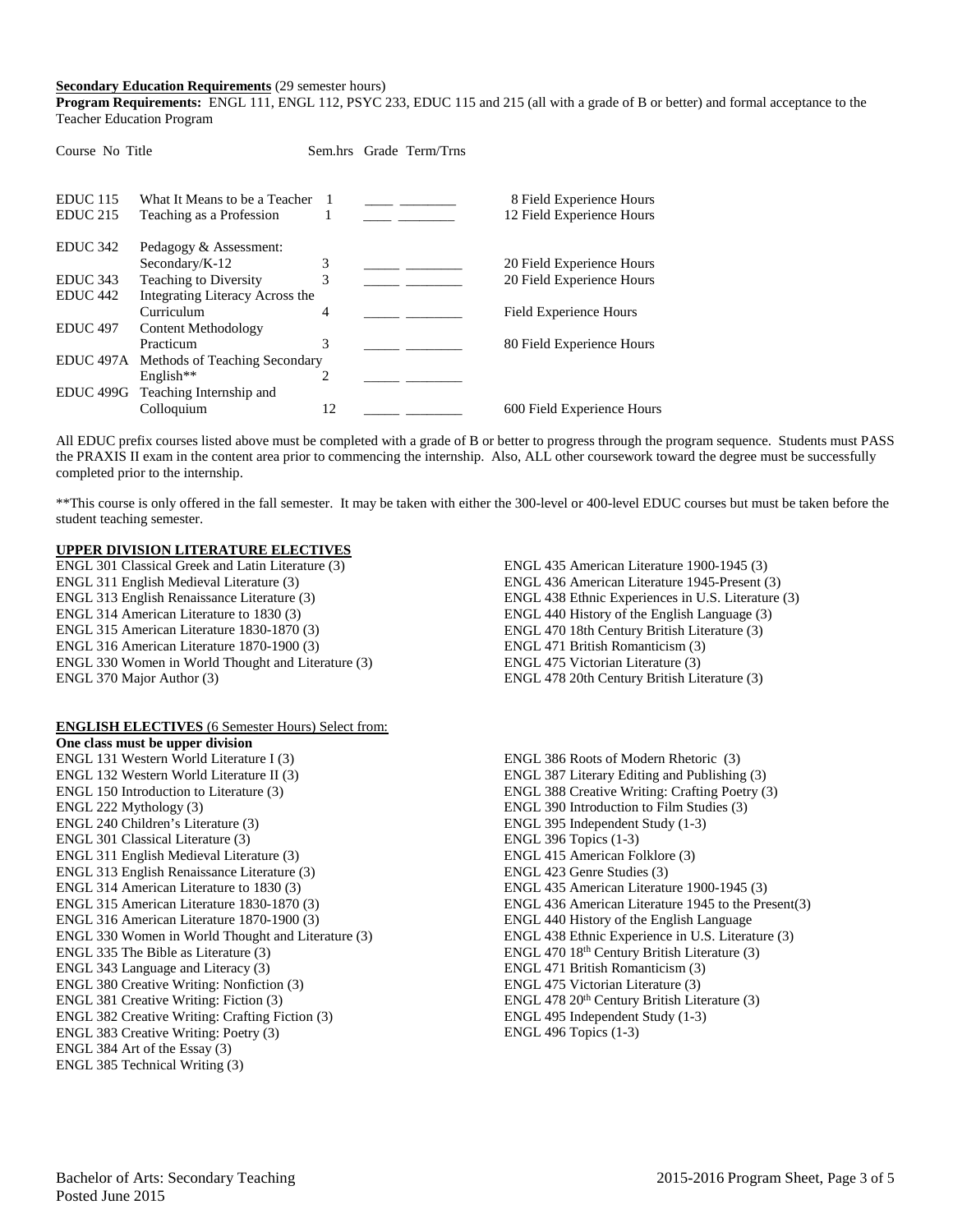# **SUGGESTED COURSE SEQUENCING FOR A MAJOR IN ENGLISH – LEADING TO SECONDARY TEACHER LICENSURE For Spring Interns**

This is a recommended sequence of course work. Certain courses may have prerequisites and/or are only offered during the Fall or Spring semesters. It is the student's responsibility to meet with the assigned advisor and check the 2 year course matrix on the Colorado Mesa website for course availability.

|                         |                                                     |                | <b>FRESHMAN YEAR</b>         |                                      |                |
|-------------------------|-----------------------------------------------------|----------------|------------------------------|--------------------------------------|----------------|
| <b>Fall Semester:</b>   |                                                     | <b>Hours</b>   | <b>Spring Semester:</b>      |                                      | <b>Hours</b>   |
| ENGL 111                | English Comp.                                       | 3              | <b>ENGL 112</b>              | English Comp.                        | 3              |
|                         | MATH_(110 or higher)                                | 3              | <b>ENGL 250</b>              | <b>Creative Writing</b>              | 3              |
|                         | Foreign Language Requirement                        | 3              | Foreign Language Requirement |                                      | 3              |
|                         | PSYC 233 Human Growth and Development               | 3              | <b>ESSL</b>                  | Fine Arts                            | 3              |
| <b>ESSL</b>             | <b>History</b>                                      | 3              | <b>ESSL</b>                  | Natural Sciences.                    | 3              |
| <b>KINE 100</b>         | <b>Health and Wellness</b>                          |                | <b>ESSL</b>                  | Natural Sciences Lab.                |                |
|                         |                                                     | 16             |                              |                                      | 16             |
|                         |                                                     |                | <b>SOPHOMORE YEAR</b>        |                                      |                |
| <b>Fall Semester:</b>   |                                                     | <b>Hours</b>   | <b>Spring Semester:</b>      |                                      | <b>Hours</b>   |
| <b>ENGL 261</b>         | American Literature                                 | 3              | <b>ENGL 262</b>              | American Literature                  | 3              |
| <b>ENGL 254</b>         | English Literature                                  | 3              | <b>ENGL 255</b>              | <b>English Literature</b>            | 3              |
| <b>ESSL</b>             | Social/Behavioral Sciences                          | 3              | <b>ENGL 210</b>              | Intro to Literary Studies            | 3              |
| <b>ESSL</b>             | Humanities                                          | 3              | <b>ESSL</b>                  | <b>Natural Sciences</b>              | 3              |
|                         | EDUC 115 <sup>*</sup> What It Means to be a Teacher |                | <b>ESSL 200</b>              | <b>Essential Speech</b>              |                |
| <b>KINA</b> Activity    |                                                     | $\overline{1}$ | <b>ESSL 290</b>              | Maverick Milestone                   | $\overline{3}$ |
|                         |                                                     | 14             |                              |                                      | 16             |
|                         |                                                     |                |                              |                                      |                |
|                         |                                                     |                | <b>JUNIOR YEAR</b>           |                                      |                |
| <b>Fall Semester:</b>   |                                                     | <b>Hours</b>   | <b>Spring Semester:</b>      |                                      | <b>Hours</b>   |
|                         | ENGL 355 Shakespeare                                | 3              | <b>EDUC 342</b>              | Ped/Assess Knowledge for Teachers    | 3              |
|                         | ENGL 451 Structure of the English Language 3        |                | EDUC 343                     | Teaching to Diversity                | 3              |
|                         | English Elective (upper division)                   | 3              | <b>ENGL 421</b>              | Intro to Literary Theory & Criticism | 3              |
|                         | <b>Upper Division Literature Elective</b>           | 3              | <b>ENGL 491</b>              | Comp. Theory and Practice            | 3              |
| <b>English Elective</b> |                                                     | 3              | <b>ENGL 365</b>              | <b>Adolescent Literature</b>         | $\overline{3}$ |
|                         | EDUC $215*$ Teaching as a Profession                |                |                              |                                      | 15             |
|                         |                                                     | 16             |                              |                                      |                |

\*Must be taken prior to acceptance into the Center for Teacher Education. Offered in summer, Fall and Spring semesters. Recommendation: all English coursework be completed by end of Junior Year.

|                       |                                                    | <b>SENIOR YEAR</b> |  |                                               |    |
|-----------------------|----------------------------------------------------|--------------------|--|-----------------------------------------------|----|
| <b>Fall Semester:</b> |                                                    | <b>Hours</b>       |  | <b>Spring Semester:</b>                       |    |
| <b>ENGL 494</b>       | Seminar in Literature                              |                    |  |                                               |    |
| THEA 403              | Teaching of Speech and Drama                       |                    |  | EDUC 499 Teaching Internship (Secondary) $12$ |    |
| EDUC <sub>442</sub>   | Integrating Literacy Across the Curriculum 4       |                    |  |                                               | 12 |
| EDUC <sub>497</sub>   | <b>Content Methodology Practicum</b>               |                    |  |                                               |    |
|                       | *EDUC 497A Methods of Teaching Secondary English 2 |                    |  |                                               |    |
|                       |                                                    | 15                 |  |                                               |    |
|                       | *Only offered in Fall                              |                    |  |                                               |    |